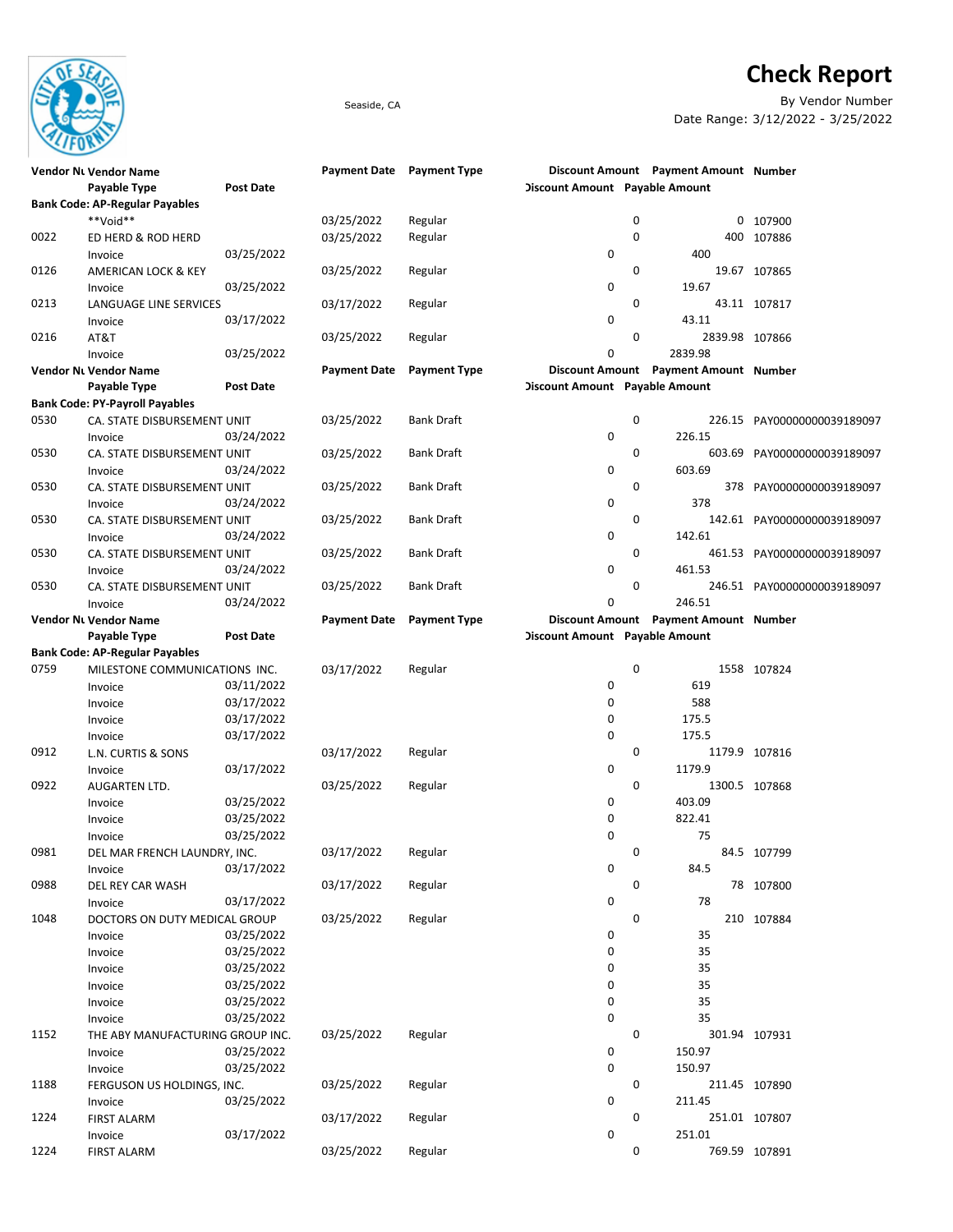|      | Invoice                               | 03/28/2022               |                     |                     | 0                                     |   | 568.59                                |               |
|------|---------------------------------------|--------------------------|---------------------|---------------------|---------------------------------------|---|---------------------------------------|---------------|
|      | Invoice                               | 03/25/2022               |                     |                     | 0                                     |   | 201                                   |               |
|      | <b>Vendor Nt Vendor Name</b>          |                          | <b>Payment Date</b> | <b>Payment Type</b> |                                       |   | Discount Amount Payment Amount Number |               |
|      | <b>Payable Type</b>                   | <b>Post Date</b>         |                     |                     | <b>Discount Amount</b> Payable Amount |   |                                       |               |
|      | <b>Bank Code: PY-Payroll Payables</b> |                          |                     |                     |                                       |   |                                       |               |
| 1268 | <b>FRANCHISE TAX BOARD</b>            |                          | 03/25/2022          | Regular             |                                       | 0 |                                       | 100 19528     |
|      | Invoice                               | 03/10/2022               |                     |                     | 0                                     |   | 50                                    |               |
|      | Invoice                               | 03/24/2022               |                     |                     | 0                                     |   | 50                                    |               |
|      | <b>Vendor Nt Vendor Name</b>          |                          | <b>Payment Date</b> | <b>Payment Type</b> |                                       |   | Discount Amount Payment Amount Number |               |
|      | <b>Payable Type</b>                   | <b>Post Date</b>         |                     |                     | <b>Discount Amount Payable Amount</b> |   |                                       |               |
|      | <b>Bank Code: AP-Regular Payables</b> |                          |                     |                     |                                       |   |                                       |               |
|      |                                       |                          | 03/17/2022          |                     |                                       | 0 | 1404.58 107858                        |               |
| 1388 | W.W.GRAINGER, INC.                    |                          |                     | Regular             |                                       |   |                                       |               |
|      | Invoice                               | 03/17/2022               |                     |                     | 0                                     |   | 253.62                                |               |
|      | Invoice                               | 03/17/2022               |                     |                     | 0                                     |   | 52.25                                 |               |
|      | Invoice                               | 03/17/2022               |                     |                     | 0                                     |   | 296.12                                |               |
|      | Invoice                               | 03/17/2022               |                     |                     | 0                                     |   | 55.32                                 |               |
|      | Invoice                               | 03/17/2022               |                     |                     | 0                                     |   | 126.12                                |               |
|      | Invoice                               | 03/17/2022               |                     |                     | 0                                     |   | 65.94                                 |               |
|      | Invoice                               | 03/17/2022               |                     |                     | 0                                     |   | 59.39                                 |               |
|      | Invoice                               | 03/17/2022               |                     |                     | 0                                     |   | 495.82                                |               |
| 1388 | W.W.GRAINGER, INC.                    |                          | 03/25/2022          | Regular             |                                       | 0 |                                       | 950.86 107937 |
|      | Invoice                               | 03/25/2022               |                     |                     | 0                                     |   | 486.77                                |               |
|      | Invoice                               | 03/25/2022               |                     |                     | 0                                     |   | 464.09                                |               |
| 1392 | <b>GRANITEROCK COMPANY</b>            |                          | 03/17/2022          | Regular             |                                       | 0 | 1387.41 107811                        |               |
|      | Invoice                               | 03/17/2022               |                     |                     | 0                                     |   | 219.59                                |               |
|      | Invoice                               | 03/17/2022               |                     |                     | 0                                     |   | 179.44                                |               |
|      | Invoice                               | 03/17/2022               |                     |                     | 0                                     |   | 617.81                                |               |
|      | Invoice                               | 03/17/2022               |                     |                     | 0                                     |   | 347.41                                |               |
|      | Invoice                               | 03/17/2022               |                     |                     | 0                                     |   | 23.16                                 |               |
| 1392 | <b>GRANITEROCK COMPANY</b>            |                          | 03/25/2022          | Regular             |                                       | 0 |                                       | 456.63 107893 |
|      | Credit Memo                           | 03/12/2022               |                     |                     | 0                                     |   | $-96.14$                              |               |
|      |                                       | 03/25/2022               |                     |                     | 0                                     |   | 462.84                                |               |
|      | Invoice                               |                          |                     |                     | 0                                     |   | 89.93                                 |               |
|      | Invoice                               | 03/25/2022               |                     |                     |                                       |   |                                       |               |
|      |                                       |                          |                     |                     |                                       |   |                                       |               |
| 1494 | HD SUPPLY FACILITIES MAINTENANCE      |                          | 03/17/2022          | Regular             |                                       | 0 | 115.61 107812                         |               |
|      | Invoice                               | 03/17/2022               |                     |                     | 0                                     |   | 115.61                                |               |
| 1509 | THE MONTEREY COUNTY HERALD            |                          | 03/17/2022          | Regular             |                                       | 0 |                                       | 693.82 107852 |
|      | Invoice                               | 03/17/2022               |                     |                     | 0                                     |   | 693.82                                |               |
|      | Vendor Nt Vendor Name                 |                          | <b>Payment Date</b> | <b>Payment Type</b> |                                       |   | Discount Amount Payment Amount Number |               |
|      | Payable Type                          | <b>Post Date</b>         |                     |                     | <b>Discount Amount Payable Amount</b> |   |                                       |               |
| 1561 | HOME DEPOT CREDIT SERVICES            |                          | 03/25/2022          | Regular             |                                       | 0 | 2068.71 107899                        |               |
|      | Invoice                               | 03/25/2022               |                     |                     | 0                                     |   | 19.68                                 |               |
|      | Invoice                               | 03/25/2022               |                     |                     | 0                                     |   | 15.7                                  |               |
|      | Invoice                               | 03/25/2022               |                     |                     | 0                                     |   | 35.45                                 |               |
|      | Invoice                               | 03/25/2022               |                     |                     | 0                                     |   | 52.68                                 |               |
|      | Invoice                               | 03/25/2022               |                     |                     | 0                                     |   | 83.17                                 |               |
|      | Invoice                               | 03/25/2022               |                     |                     | 0                                     |   | 454.77                                |               |
|      | Invoice                               | 03/25/2022               |                     |                     | 0                                     |   | 106.45                                |               |
|      | Invoice                               | 03/25/2022               |                     |                     | 0                                     |   | 15.03                                 |               |
|      | Invoice                               | 03/25/2022               |                     |                     | 0                                     |   | 24.45                                 |               |
|      |                                       | 03/25/2022               |                     |                     | 0                                     |   | 9.8                                   |               |
|      | Invoice                               |                          |                     |                     |                                       |   |                                       |               |
|      | Invoice                               | 03/25/2022               |                     |                     | 0                                     |   | 26.37                                 |               |
|      | Invoice                               | 03/25/2022               |                     |                     | 0                                     |   | 50.82                                 |               |
|      | Invoice                               | 03/25/2022               |                     |                     | 0                                     |   | 72.54                                 |               |
|      | Invoice                               | 03/25/2022               |                     |                     | 0                                     |   | 36.61                                 |               |
|      | Invoice                               | 03/25/2022               |                     |                     | 0                                     |   | 27.29                                 |               |
|      | Invoice                               | 03/25/2022               |                     |                     | 0                                     |   | 79.56                                 |               |
|      | Invoice                               | 03/25/2022               |                     |                     | 0                                     |   | 51.74                                 |               |
|      | Invoice                               | 03/25/2022               |                     |                     | 0                                     |   | 13.86                                 |               |
|      | Invoice                               | 03/25/2022               |                     |                     | 0                                     |   | 87.38                                 |               |
|      | Invoice                               | 03/25/2022               |                     |                     | 0                                     |   | 79.47                                 |               |
|      | Invoice                               | 03/25/2022               |                     |                     | 0                                     |   | 137.31                                |               |
|      | Invoice                               | 03/25/2022               |                     |                     | 0                                     |   | 100.91                                |               |
|      | Invoice                               | 03/25/2022               |                     |                     | 0                                     |   | 16.37                                 |               |
|      | Invoice                               | 03/25/2022               |                     |                     | 0                                     |   | 95.17                                 |               |
|      | Invoice                               | 03/25/2022               |                     |                     | 0                                     |   | 146.19                                |               |
|      | Invoice                               | 03/25/2022<br>03/25/2022 |                     |                     | 0<br>0                                |   | 100.91<br>21.83                       |               |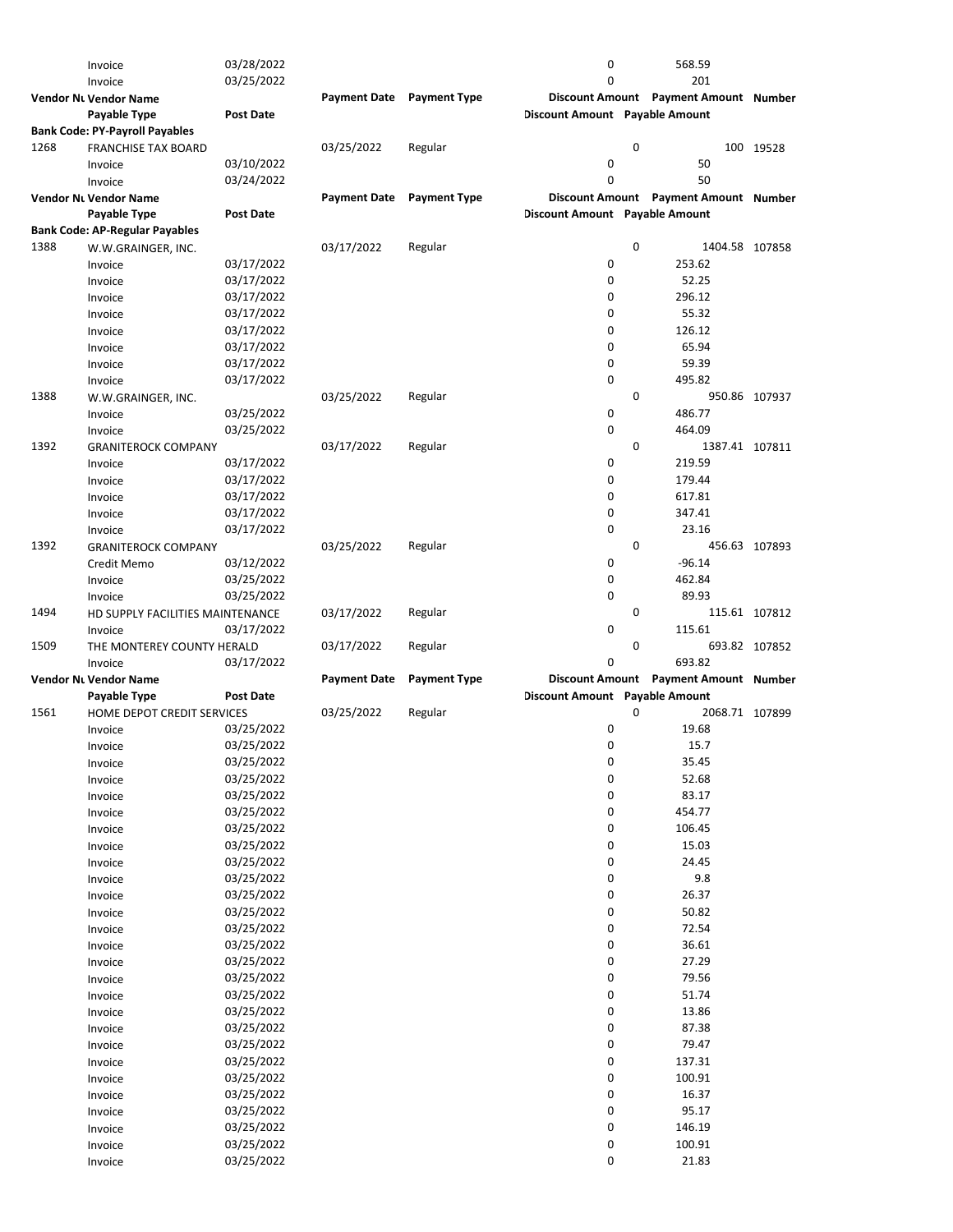|      | Invoice                                           | 03/25/2022       |                     |                     | 0                                     |   | 107.2                                 |               |
|------|---------------------------------------------------|------------------|---------------------|---------------------|---------------------------------------|---|---------------------------------------|---------------|
| 1569 | <b>HOPE SERVICES</b>                              |                  | 03/17/2022          | Regular             |                                       | 0 |                                       | 5900.7 107813 |
|      | Invoice                                           | 03/17/2022       |                     |                     | 0                                     |   | 2400.06                               |               |
|      | Invoice                                           | 03/17/2022       |                     |                     | 0                                     |   | 3500.64                               |               |
| 2045 | M & S BUILDING SUPPLY, INC                        |                  | 03/25/2022          | Regular             |                                       | 0 |                                       | 243.35 107904 |
|      | Invoice                                           | 03/25/2022       |                     |                     | 0                                     |   | 243.35                                |               |
| 2184 | <b>MISSION LINEN SUPPLY</b>                       |                  | 03/17/2022          | Regular             |                                       | 0 |                                       | 94.66 107825  |
|      | Invoice                                           | 03/17/2022       |                     |                     | 0                                     |   | 94.66                                 |               |
| 2184 | MISSION LINEN SUPPLY                              |                  | 03/25/2022          | Regular             |                                       | 0 |                                       | 42.71 107905  |
|      | Invoice                                           | 03/25/2022       |                     |                     | 0                                     |   | 42.71                                 |               |
| 2186 | <b>MISSION UNIFORM SERVICE</b>                    |                  | 03/17/2022          | Regular             |                                       | 0 |                                       | 783.65 107826 |
|      | Invoice                                           | 03/17/2022       |                     |                     | 0                                     |   | 119.71                                |               |
|      | Invoice                                           | 03/17/2022       |                     |                     | 0                                     |   | 501.61                                |               |
|      | Invoice                                           | 03/17/2022       |                     |                     | 0                                     |   | 119.62                                |               |
|      | Invoice                                           | 03/17/2022       |                     |                     | 0                                     |   | 42.71                                 |               |
| 2186 | <b>MISSION UNIFORM SERVICE</b>                    |                  | 03/25/2022          |                     |                                       | 0 | 1571.49 107906                        |               |
|      |                                                   |                  |                     | Regular             | 0                                     |   | 532.3                                 |               |
|      | Invoice                                           | 03/25/2022       |                     |                     |                                       |   |                                       |               |
|      | Invoice                                           | 03/25/2022       |                     |                     | 0                                     |   | 119.62                                |               |
|      | Invoice                                           | 03/25/2022       |                     |                     | 0                                     |   | 149.17                                |               |
|      | Invoice                                           | 03/25/2022       |                     |                     | 0                                     |   | 501.61                                |               |
|      | Invoice                                           | 03/25/2022       |                     |                     | 0                                     |   | 119.62                                |               |
|      | Invoice                                           | 03/25/2022       |                     |                     | 0                                     |   | 149.17                                |               |
| 2223 | MONTEREY BAY ENGINEERS, INC.                      |                  | 03/17/2022          | Regular             |                                       | 0 | 14783.75 107828                       |               |
|      | Invoice                                           | 03/17/2022       |                     |                     | 0                                     |   | 14783.75                              |               |
|      | Vendor Nı Vendor Name                             |                  | <b>Payment Date</b> | <b>Payment Type</b> |                                       |   | Discount Amount Payment Amount Number |               |
|      | Payable Type                                      | <b>Post Date</b> |                     |                     | <b>Discount Amount</b> Payable Amount |   |                                       |               |
| 2238 | MONTEREY BAY PEST CONTROL                         |                  | 03/17/2022          | Regular             |                                       | 0 |                                       | 227 107829    |
|      | Invoice                                           | 03/17/2022       |                     |                     | 0                                     |   | 62                                    |               |
|      | Invoice                                           | 03/17/2022       |                     |                     | 0                                     |   | 100                                   |               |
|      | Invoice                                           | 03/17/2022       |                     |                     | 0                                     |   | 65                                    |               |
| 2252 | MONTEREY COUNTY D.A.'s OFFICE                     |                  | 03/17/2022          | Regular             |                                       | 0 | 1392.88 107830                        |               |
|      | Invoice                                           | 03/17/2022       |                     |                     | 0                                     |   | 1392.88                               |               |
| 2279 | COUNTY OF MONTEREY IT DEPT.                       |                  | 03/17/2022          | Regular             |                                       | 0 |                                       | 2168 107796   |
|      | Invoice                                           | 03/17/2022       |                     |                     | 0                                     |   | 1084                                  |               |
|      | Invoice                                           | 03/17/2022       |                     |                     | 0                                     |   | 1084                                  |               |
| 2279 | COUNTY OF MONTEREY IT DEPT.                       |                  | 03/25/2022          | Regular             |                                       | 0 |                                       | 1084 107879   |
|      | Invoice                                           | 03/25/2022       |                     |                     | 0                                     |   | 1084                                  |               |
| 2290 | MONTEREY COUNTY RECORDER                          |                  | 03/25/2022          | Regular             |                                       | 0 |                                       | 112 107907    |
|      | Invoice                                           | 03/25/2022       |                     |                     | 0                                     |   | 112                                   |               |
| 2328 | <b>WALLACE GROUP</b>                              |                  | 03/17/2022          | Regular             |                                       | 0 |                                       | 585.75 107859 |
|      | Invoice                                           | 03/17/2022       |                     |                     | 0                                     |   | 585.75                                |               |
| 2338 | MONTEREY PENINSULA WATER MGMT DISTF 03/17/2022    |                  |                     | Regular             |                                       | 0 |                                       | 24162 107832  |
|      | Invoice                                           | 03/17/2022       |                     |                     | 0                                     |   | 1021                                  |               |
|      | Invoice                                           | 03/17/2022       |                     |                     | 0                                     |   | 1371                                  |               |
|      | Invoice                                           | 03/17/2022       |                     |                     | 0                                     |   | 11643.5                               |               |
|      |                                                   | 03/17/2022       |                     |                     | 0                                     |   | 10126.5                               |               |
|      | Invoice                                           |                  | 03/17/2022          |                     |                                       | 0 |                                       |               |
| 2342 | MONTEREY REGIONAL WASTE                           | 03/17/2022       |                     | Regular             | 0                                     |   | 950.25                                | 950.25 107833 |
|      | Invoice                                           |                  |                     |                     |                                       | 0 |                                       |               |
| 2351 | <b>HICKS &amp; HORNELL</b>                        |                  | 03/25/2022          | Regular             |                                       |   |                                       | 641.16 107898 |
|      | Invoice                                           | 03/25/2022       |                     |                     | 0                                     |   | 614.43                                |               |
|      | Invoice                                           | 03/25/2022       |                     |                     | 0                                     |   | 26.73                                 |               |
| 2652 | PACIFIC GAS & ELECTRIC                            |                  | 03/17/2022          | Regular             |                                       | 0 | 7125.79 107835                        |               |
|      | Invoice                                           | 03/17/2022       |                     |                     | 0                                     |   | 7125.79                               |               |
| 2652 | PACIFIC GAS & ELECTRIC                            |                  | 03/17/2022          | Regular             |                                       | 0 | 1980.64 107836                        |               |
|      | Invoice                                           | 03/17/2022       |                     |                     | 0                                     |   | 1980.64                               |               |
| 2652 | PACIFIC GAS & ELECTRIC                            |                  | 03/17/2022          | Regular             |                                       | 0 |                                       | 345.7 107837  |
|      | Invoice                                           | 03/17/2022       |                     |                     | 0                                     |   | 345.7                                 |               |
| 2720 | OWEN EQUIPMENT COMPANY                            |                  | 03/25/2022          | Regular             |                                       | 0 |                                       | 36.79 107913  |
|      | Credit Memo                                       | 03/02/2022       |                     |                     | 0                                     |   | $-1102.18$                            |               |
|      | Invoice                                           | 03/25/2022       |                     |                     | 0                                     |   | 1138.97                               |               |
| 2746 | PENINSULA POOL SERVICE & SUPPLY INC.              |                  | 03/25/2022          | Regular             |                                       | 0 |                                       | 148.52 107915 |
|      | Invoice                                           | 03/25/2022       |                     |                     | 0                                     |   | 148.52                                |               |
| 2752 | PENINSULA WELDING & MEDICAL SUPPLY, IN 03/17/2022 |                  |                     | Regular             |                                       | 0 |                                       | 25.8 107839   |
|      | Invoice                                           | 03/17/2022       |                     |                     | 0                                     |   | 25.8                                  |               |
| 2752 | PENINSULA WELDING & MEDICAL SUPPLY, IN 03/25/2022 |                  |                     | Regular             |                                       | 0 |                                       | 61.39 107916  |
|      | Invoice                                           | 03/25/2022       |                     |                     | 0                                     |   | 61.39                                 |               |
|      | Vendor Nt Vendor Name                             |                  | <b>Payment Date</b> | <b>Payment Type</b> |                                       |   | Discount Amount Payment Amount Number |               |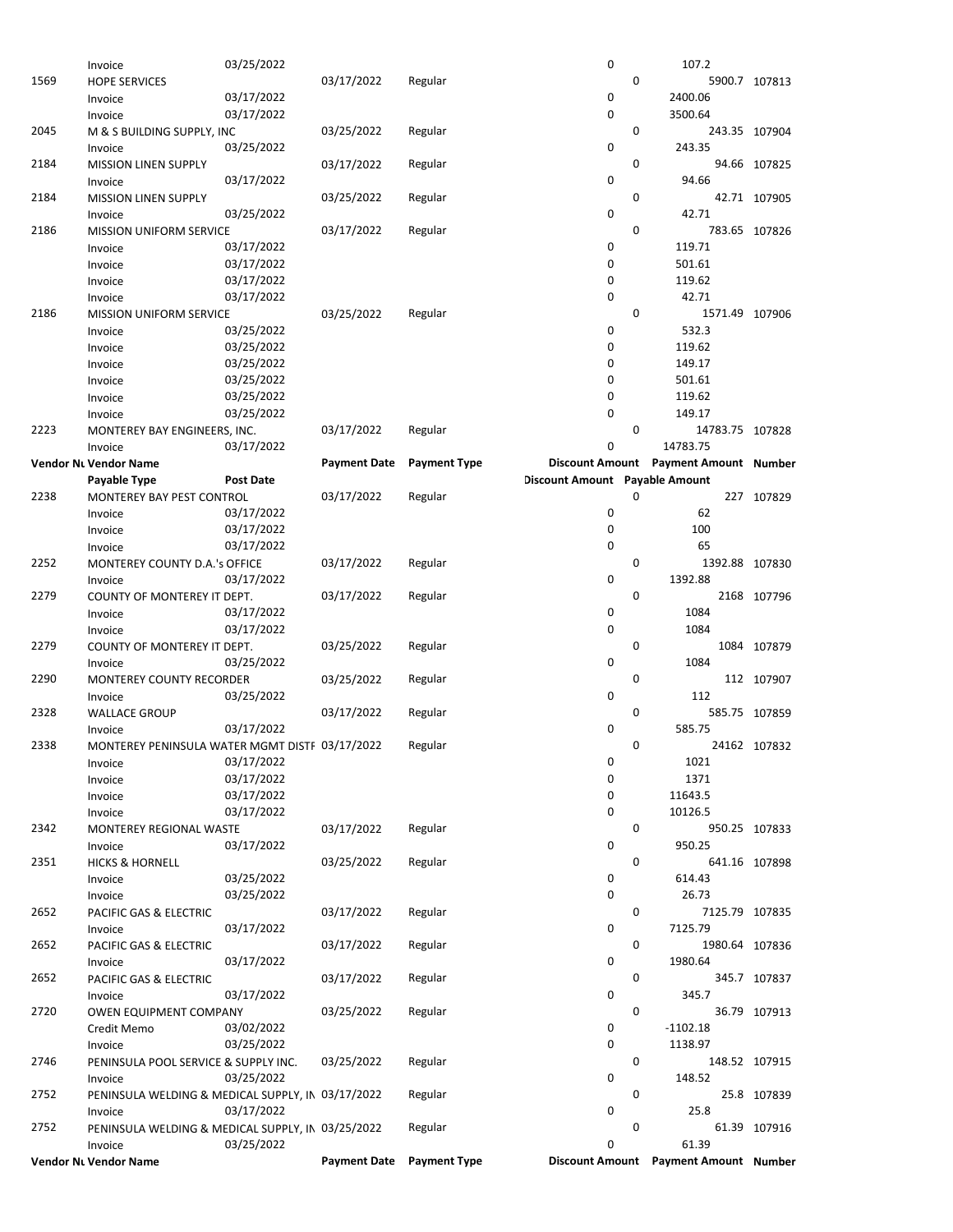|      | Payable Type                                     | <b>Post Date</b> |                     |                     | <b>Discount Amount</b> Payable Amount |   |                                       |                      |
|------|--------------------------------------------------|------------------|---------------------|---------------------|---------------------------------------|---|---------------------------------------|----------------------|
| 2849 | PREMIUM AUTO PARTS                               |                  | 03/25/2022          | Regular             |                                       | 0 |                                       | 210.94 107918        |
|      | Invoice                                          | 03/25/2022       |                     |                     | 0                                     |   | 10.56                                 |                      |
|      | Invoice                                          | 03/25/2022       |                     |                     | 0                                     |   | 12                                    |                      |
|      | Invoice                                          | 03/25/2022       |                     |                     | 0                                     |   | 159.45                                |                      |
|      | Invoice                                          | 03/25/2022       |                     |                     | 0                                     |   | 6.54                                  |                      |
|      |                                                  | 03/25/2022       |                     |                     | 0                                     |   | 6.53                                  |                      |
|      | Invoice                                          |                  |                     |                     |                                       |   |                                       |                      |
|      | Invoice                                          | 03/25/2022       |                     |                     | 0                                     |   | 15.86                                 |                      |
|      | Vendor Nı Vendor Name                            |                  | <b>Payment Date</b> | <b>Payment Type</b> |                                       |   | Discount Amount Payment Amount Number |                      |
|      | <b>Payable Type</b>                              | <b>Post Date</b> |                     |                     | <b>Discount Amount Payable Amount</b> |   |                                       |                      |
|      | <b>Bank Code: PY-Payroll Payables</b>            |                  |                     |                     |                                       |   |                                       |                      |
| 2877 | PUBLIC EMPLOYEES' RETIREMENT SYSTEM              |                  | 03/18/2022          | <b>Bank Draft</b>   |                                       | 0 |                                       | 129290.97 1002065188 |
|      | Invoice                                          | 02/24/2022       |                     |                     | 0                                     |   | 129290.97                             |                      |
| 2877 | PUBLIC EMPLOYEES' RETIREMENT SYSTEM              |                  | 03/18/2022          | <b>Bank Draft</b>   |                                       | 0 |                                       | 0.19 1002065188      |
|      | Debit Memo                                       | 02/24/2022       |                     |                     | 0                                     |   | 0.19                                  |                      |
|      | Vendor Nı Vendor Name                            |                  | <b>Payment Date</b> | <b>Payment Type</b> |                                       |   | Discount Amount Payment Amount Number |                      |
|      | Payable Type                                     | <b>Post Date</b> |                     |                     | <b>Discount Amount</b> Payable Amount |   |                                       |                      |
|      | <b>Bank Code: AP-Regular Payables</b>            |                  |                     |                     |                                       |   |                                       |                      |
| 2888 | PURE H20 INC.                                    |                  | 03/17/2022          | Regular             |                                       | 0 |                                       | 65.54 107841         |
|      | Invoice                                          | 03/17/2022       |                     |                     | 0                                     |   | 65.54                                 |                      |
|      |                                                  |                  |                     |                     |                                       | 0 |                                       |                      |
| 2932 | DISASTER KLEENUP SPECIALISTS                     |                  | 03/25/2022          | Regular             |                                       |   | 22603.5 107881                        |                      |
|      | Invoice                                          | 03/25/2022       |                     |                     | 0                                     |   | 1122.32                               |                      |
|      | Invoice                                          | 03/25/2022       |                     |                     | 0                                     |   | 1973.06                               |                      |
|      | Invoice                                          | 03/25/2022       |                     |                     | 0                                     |   | 2882.18                               |                      |
|      | Invoice                                          | 03/25/2022       |                     |                     | 0                                     |   | 3152.18                               |                      |
|      | Invoice                                          | 03/25/2022       |                     |                     | 0                                     |   | 8654.4                                |                      |
|      | Invoice                                          | 03/25/2022       |                     |                     | 0                                     |   | 2342.18                               |                      |
|      | Invoice                                          | 03/25/2022       |                     |                     | 0                                     |   | 2477.18                               |                      |
|      | Vendor Nı Vendor Name                            |                  | <b>Payment Date</b> | <b>Payment Type</b> |                                       |   | Discount Amount Payment Amount Number |                      |
|      | Payable Type                                     | <b>Post Date</b> |                     |                     | <b>Discount Amount</b> Payable Amount |   |                                       |                      |
|      | <b>Bank Code: PY-Payroll Payables</b>            |                  |                     |                     |                                       |   |                                       |                      |
| 3138 | SEASIDE EMPLOYEES ASSN                           |                  | 03/25/2022          | <b>Bank Draft</b>   |                                       | 0 | 205                                   | 000005904427         |
|      |                                                  |                  |                     |                     | 0                                     |   | 205                                   |                      |
|      | Invoice                                          | 03/10/2022       |                     |                     |                                       |   |                                       |                      |
| 3138 | SEASIDE EMPLOYEES ASSN                           |                  | 03/25/2022          | <b>Bank Draft</b>   |                                       | 0 | 200                                   | 000005904427         |
|      | Invoice                                          | 03/24/2022       |                     |                     | 0                                     |   | 200                                   |                      |
| 3153 | SEASIDE MANAGEMENT ASSN                          |                  | 03/25/2022          | <b>Bank Draft</b>   |                                       | 0 | 60                                    | 000005904428         |
|      | Invoice                                          | 03/24/2022       |                     |                     | 0                                     |   | 60                                    |                      |
| 3153 | <b>SEASIDE MANAGEMENT ASSN</b>                   |                  | 03/25/2022          | <b>Bank Draft</b>   |                                       | 0 |                                       | 60 000005904428      |
|      | Invoice                                          | 03/10/2022       |                     |                     | 0                                     |   | 60                                    |                      |
|      | <b>Vendor Nt Vendor Name</b>                     |                  | <b>Payment Date</b> | <b>Payment Type</b> |                                       |   | Discount Amount Payment Amount Number |                      |
|      | <b>Payable Type</b>                              | <b>Post Date</b> |                     |                     | <b>Discount Amount</b> Payable Amount |   |                                       |                      |
|      | Bank Code: AP-Regular Payables                   |                  |                     |                     |                                       |   |                                       |                      |
| 3154 | GREEN VALLEY LANSCAPE INC.                       |                  | 03/25/2022          | Regular             |                                       | 0 |                                       | 54.76 107895         |
|      | Invoice                                          | 03/25/2022       |                     |                     | 0                                     |   | 26.97                                 |                      |
|      |                                                  | 03/25/2022       |                     |                     | 0                                     |   | 27.79                                 |                      |
|      | Invoice                                          |                  |                     |                     |                                       |   |                                       |                      |
| 3290 | SOCIETY FOR THE PREVENTION OF CRUELTY 03/17/2022 |                  |                     | Regular             |                                       | 0 |                                       | 2158 107848          |
|      | Invoice                                          | 03/17/2022       |                     |                     | 0                                     |   | 166                                   |                      |
|      | Invoice                                          | 03/17/2022       |                     |                     | 0                                     |   | 1992                                  |                      |
| 3319 | STAPLES ADVANTAGE                                |                  | 03/17/2022          | Regular             |                                       | 0 |                                       | 163.11 107849        |
|      | Invoice                                          | 03/17/2022       |                     |                     | 0                                     |   | 60.61                                 |                      |
|      | Invoice                                          | 03/17/2022       |                     |                     | 0                                     |   | 102.5                                 |                      |
| 3319 | <b>STAPLES ADVANTAGE</b>                         |                  | 03/25/2022          | Regular             |                                       | 0 |                                       | 257.93 107928        |
|      | Invoice                                          | 03/25/2022       |                     |                     | 0                                     |   | 211.52                                |                      |
|      | Invoice                                          | 03/25/2022       |                     |                     | 0                                     |   | 46.41                                 |                      |
| 3521 | <b>MERRY TRUCKSIS</b>                            |                  | 03/17/2022          | Regular             |                                       | 0 |                                       | 540.57 107822        |
|      | Invoice                                          | 03/11/2022       |                     |                     | 0                                     |   | 540.57                                |                      |
|      |                                                  |                  |                     |                     |                                       |   | Discount Amount Payment Amount Number |                      |
|      | <b>Vendor Nt Vendor Name</b>                     |                  | <b>Payment Date</b> | <b>Payment Type</b> |                                       |   |                                       |                      |
|      | Payable Type                                     | <b>Post Date</b> |                     |                     | <b>Discount Amount</b> Payable Amount |   |                                       |                      |
|      | <b>Bank Code: PY-Payroll Payables</b>            |                  |                     |                     |                                       |   |                                       |                      |
| 3560 | UNITED WAY OF MONTEREY PENINSULA                 |                  | 03/25/2022          | Regular             |                                       | 0 |                                       | 46 19530             |
|      | Invoice                                          | 03/10/2022       |                     |                     | 0                                     |   | 23                                    |                      |
|      | Invoice                                          | 03/24/2022       |                     |                     | 0                                     |   | 23                                    |                      |
| 3560 | UNITED WAY OF MONTEREY PENINSULA                 |                  | 03/25/2022          | Regular             |                                       | 0 |                                       | -46 19530            |
|      | Vendor Nı Vendor Name                            |                  | <b>Payment Date</b> | <b>Payment Type</b> |                                       |   | Discount Amount Payment Amount Number |                      |
|      | Payable Type                                     | <b>Post Date</b> |                     |                     | Discount Amount Payable Amount        |   |                                       |                      |
|      | <b>Bank Code: AP-Regular Payables</b>            |                  |                     |                     |                                       |   |                                       |                      |
| 3574 | U.S. BANK-CALCARD                                |                  | 03/17/2022          | Regular             |                                       | 0 | 53659.26 107855                       |                      |
|      |                                                  |                  |                     |                     |                                       |   |                                       |                      |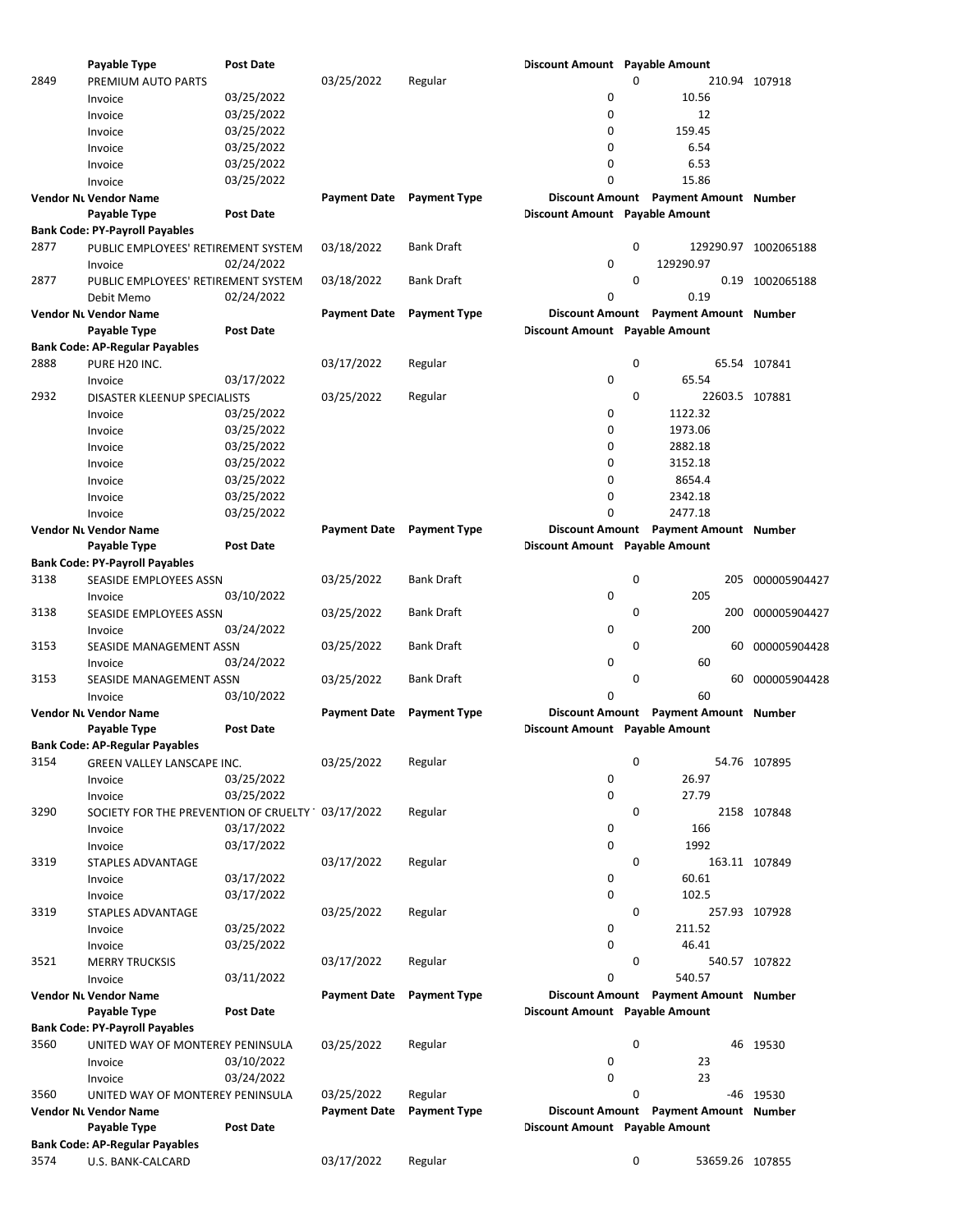|      | Invoice                                             | 01/24/2022       |                     |                     | 0                                     |   | 53659.26                              |                          |
|------|-----------------------------------------------------|------------------|---------------------|---------------------|---------------------------------------|---|---------------------------------------|--------------------------|
| 3661 | DJS INC.                                            |                  | 03/25/2022          | Regular             |                                       | 0 |                                       | 7500 107882              |
|      | Invoice                                             | 03/25/2022       |                     |                     | 0                                     |   | 7500                                  |                          |
|      |                                                     |                  |                     |                     |                                       |   |                                       |                          |
| 3785 | ZAP MANUFACTURING INC.                              |                  | 03/25/2022          | Regular             |                                       | 0 |                                       | 144.71 107939            |
|      | Invoice                                             | 03/25/2022       |                     |                     | 0                                     |   | 144.71                                |                          |
| 3883 | FELIPE DE JESUS OLVERA                              |                  | 03/17/2022          | Regular             |                                       | 0 |                                       | 11950 107787             |
|      | Invoice                                             | 03/11/2022       |                     |                     | 0                                     |   | 3300                                  |                          |
|      | Invoice                                             | 03/11/2022       |                     |                     | 0                                     |   | 8650                                  |                          |
| 4034 | CDW LLC                                             |                  | 03/25/2022          | Regular             |                                       | 0 |                                       | 408.93 107872            |
|      |                                                     | 03/25/2022       |                     |                     | 0                                     |   | 408.93                                |                          |
|      | Invoice                                             |                  |                     |                     |                                       |   |                                       |                          |
| 4106 | BAY REPROGRAPHIC & SUPPLY, INC.                     |                  | 03/25/2022          | Regular             |                                       | 0 |                                       | 388.49 107869            |
|      | Invoice                                             | 03/25/2022       |                     |                     | 0                                     |   | 388.49                                |                          |
| 4459 | ELEVATOR SERVICE CO. OF CENTRAL CAL, INC 03/17/2022 |                  |                     | Regular             |                                       | 0 |                                       | 365 107803               |
|      | Invoice                                             | 03/17/2022       |                     |                     | 0                                     |   | 365                                   |                          |
| 4480 | COMMUNITY HOSPITAL OF THE MONTEREY I 03/25/2022     |                  |                     | Regular             |                                       | 0 |                                       | 54 107876                |
|      | Invoice                                             | 03/25/2022       |                     |                     | 0                                     |   | 27                                    |                          |
|      | Invoice                                             | 03/25/2022       |                     |                     | 0                                     |   | 27                                    |                          |
|      |                                                     |                  |                     |                     |                                       | 0 |                                       |                          |
| 4487 | PTS COMMUNICATIONS                                  |                  | 03/25/2022          | Regular             |                                       |   |                                       | 56 107919                |
|      | Invoice                                             | 03/25/2022       |                     |                     | 0                                     |   | 28                                    |                          |
|      | Invoice                                             | 03/25/2022       |                     |                     | 0                                     |   | 28                                    |                          |
| 4670 | OFFICE OF THE COUNTY COUNSEL                        |                  | 03/25/2022          | Regular             |                                       | 0 |                                       | 952 107911               |
|      | Invoice                                             | 03/25/2022       |                     |                     | 0                                     |   | 952                                   |                          |
| 4892 | <b>EDGES ELECTRICAL GROUP</b>                       |                  | 03/17/2022          | Regular             |                                       | 0 |                                       | 150.13 107802            |
|      | Invoice                                             | 03/17/2022       |                     |                     | 0                                     |   | 6.76                                  |                          |
|      |                                                     |                  |                     |                     |                                       |   |                                       |                          |
|      | Invoice                                             | 03/17/2022       |                     |                     | 0                                     |   | 143.37                                |                          |
| 4892 | <b>EDGES ELECTRICAL GROUP</b>                       |                  | 03/25/2022          | Regular             |                                       | 0 |                                       | 483.32 107887            |
|      | Invoice                                             | 03/25/2022       |                     |                     | 0                                     |   | 483.32                                |                          |
| 4896 | DEPARTMENT OF JUSTICE                               |                  | 03/17/2022          | Regular             |                                       | 0 |                                       | 98 107801                |
|      | Invoice                                             | 03/17/2022       |                     |                     | 0                                     |   | 98                                    |                          |
|      | <b>Vendor Nt Vendor Name</b>                        |                  | <b>Payment Date</b> | <b>Payment Type</b> |                                       |   | Discount Amount Payment Amount Number |                          |
|      | Payable Type                                        | <b>Post Date</b> |                     |                     | <b>Discount Amount</b> Payable Amount |   |                                       |                          |
|      |                                                     |                  |                     |                     |                                       |   |                                       |                          |
|      | <b>Bank Code: PY-Payroll Payables</b>               |                  |                     |                     |                                       |   |                                       |                          |
| 4920 | ICMA RETIREMENT TRUST-457                           |                  | 03/16/2022          | <b>Bank Draft</b>   |                                       | 0 |                                       | 34405.61 000005712579    |
|      | Invoice                                             | 03/10/2022       |                     |                     | 0                                     |   | 34405.61                              |                          |
| 4920 | ICMA RETIREMENT TRUST-457                           |                  | 03/25/2022          | <b>Bank Draft</b>   |                                       | 0 |                                       | 35201.58 000005904391    |
|      | Invoice                                             | 03/24/2022       |                     |                     | 0                                     |   | 35201.58                              |                          |
| 5103 | CALIF LAW ENFRCMNT ASSOC                            |                  | 03/25/2022          | Regular             |                                       | 0 | 570.36 19527                          |                          |
|      |                                                     | 03/18/2022       |                     |                     | 0                                     |   | $-0.27$                               |                          |
|      | Credit Memo                                         |                  |                     |                     |                                       |   |                                       |                          |
|      | Credit Memo                                         | 03/25/2022       |                     |                     | 0                                     |   | $-0.27$                               |                          |
|      | Debit Memo                                          | 03/25/2022       |                     |                     | 0                                     |   | 31.14                                 |                          |
|      | Invoice                                             | 03/10/2022       |                     |                     | 0                                     |   | 10.38                                 |                          |
|      | Invoice                                             | 03/10/2022       |                     |                     | 0                                     |   | 269.88                                |                          |
|      | Invoice                                             | 03/24/2022       |                     |                     | 0                                     |   | 10.38                                 |                          |
|      | Invoice                                             | 03/24/2022       |                     |                     | 0                                     |   | 249.12                                |                          |
|      |                                                     |                  |                     |                     |                                       |   |                                       |                          |
| 5144 | STATE OF CALIFORNIA                                 |                  | 03/25/2022          | <b>Bank Draft</b>   |                                       | 0 |                                       | 32143.65 0-031-344-224   |
|      | Invoice                                             | 03/24/2022       |                     |                     | 0                                     |   | 32143.65                              |                          |
| 5144 | STATE OF CALIFORNIA                                 |                  | 03/25/2022          | <b>Bank Draft</b>   |                                       | 0 |                                       | 599.7 0-513-342-048      |
|      | Invoice                                             | 03/24/2022       |                     |                     | 0                                     |   | 599.7                                 |                          |
| 5144 | STATE OF CALIFORNIA                                 |                  | 03/25/2022          | <b>Bank Draft</b>   |                                       | 0 |                                       | 1150.62  0-568-215-136   |
|      | Invoice                                             | 03/24/2022       |                     |                     | 0                                     |   | 1150.62                               |                          |
|      | <b>Vendor Nt Vendor Name</b>                        |                  | Payment Date        | <b>Payment Type</b> |                                       |   | Discount Amount Payment Amount Number |                          |
|      |                                                     |                  |                     |                     |                                       |   |                                       |                          |
|      | <b>Payable Type</b>                                 | <b>Post Date</b> |                     |                     | <b>Discount Amount</b> Payable Amount |   |                                       |                          |
|      | <b>Bank Code: AP-Regular Payables</b>               |                  |                     |                     |                                       |   |                                       |                          |
| 5198 | <b>GOLDEN STATE PORTABLES</b>                       |                  | 03/17/2022          | Regular             |                                       | 0 | 2306.36 107810                        |                          |
|      | Invoice                                             | 03/17/2022       |                     |                     | 0                                     |   | 2166                                  |                          |
|      | Invoice                                             | 03/17/2022       |                     |                     | 0                                     |   | 140.36                                |                          |
|      | <b>Vendor Nt Vendor Name</b>                        |                  | <b>Payment Date</b> | <b>Payment Type</b> |                                       |   | Discount Amount Payment Amount Number |                          |
|      | Payable Type                                        | <b>Post Date</b> |                     |                     | <b>Discount Amount</b> Payable Amount |   |                                       |                          |
|      |                                                     |                  |                     |                     |                                       |   |                                       |                          |
|      | <b>Bank Code: PY-Payroll Payables</b>               |                  |                     |                     |                                       |   |                                       |                          |
| 5264 | RABOBANK, N.A.                                      |                  | 03/25/2022          | <b>Bank Draft</b>   |                                       | 0 |                                       | 217.5 270248402624735    |
|      | Invoice                                             | 03/24/2022       |                     |                     | 0                                     |   | 217.5                                 |                          |
| 5264 | RABOBANK, N.A.                                      |                  | 03/25/2022          | <b>Bank Draft</b>   |                                       | 0 |                                       | 939.85 270248402624735   |
|      | Invoice                                             | 03/24/2022       |                     |                     | 0                                     |   | 939.85                                |                          |
| 5264 | RABOBANK, N.A.                                      |                  | 03/24/2022          | <b>Bank Draft</b>   |                                       | 0 |                                       | 81942.9 270248324495869  |
|      | Invoice                                             | 03/24/2022       |                     |                     | 0                                     |   | 81942.9                               |                          |
|      |                                                     |                  |                     |                     |                                       |   |                                       |                          |
| 5264 | RABOBANK, N.A.                                      |                  | 03/24/2022          | <b>Bank Draft</b>   |                                       | 0 |                                       | 20796.72 270248324495869 |
|      | Invoice                                             | 03/24/2022       |                     |                     | 0                                     |   | 20796.72                              |                          |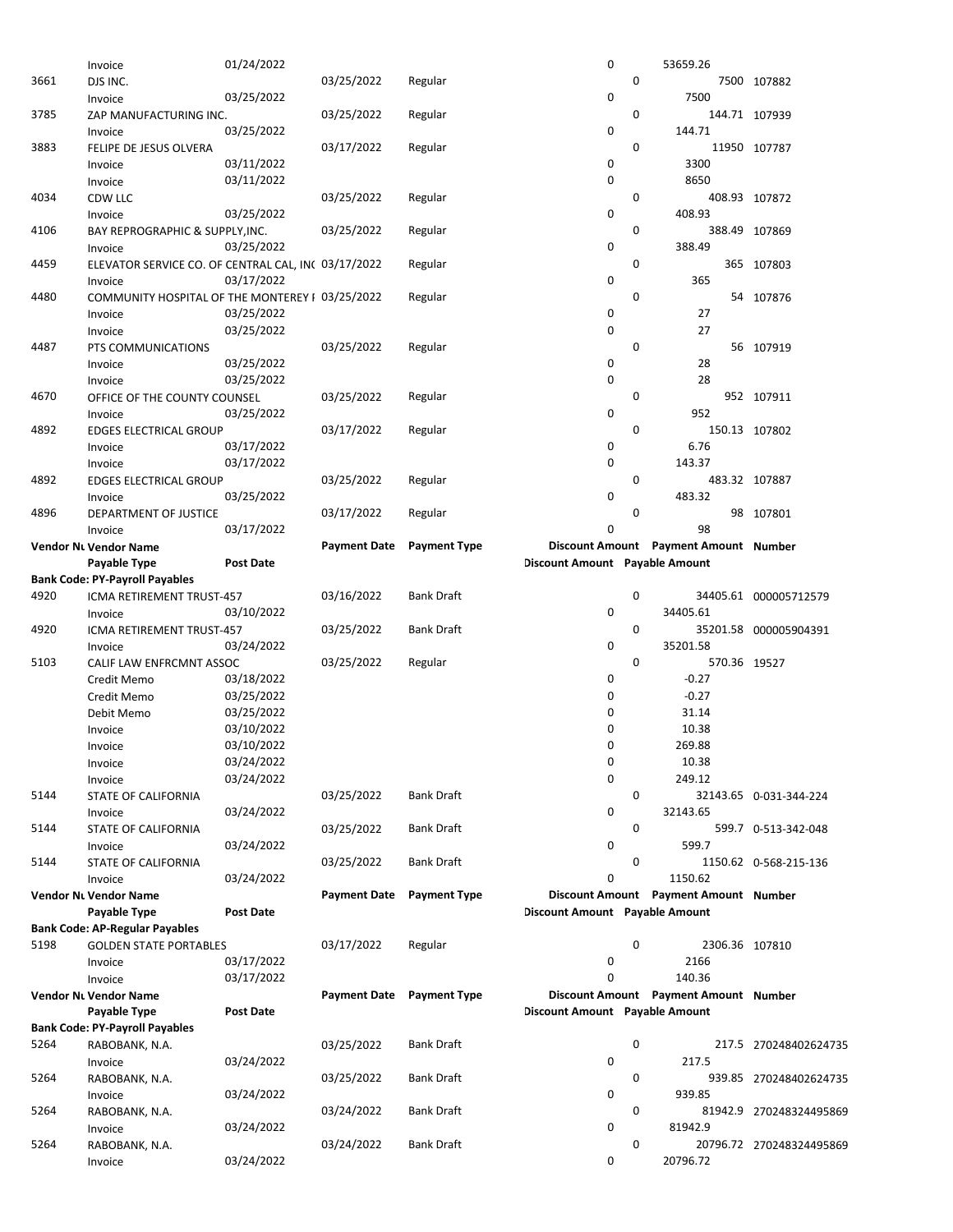| 5266 | <b>INTL ASSOC OF FIREFIGHTER</b><br>Invoice        | 03/10/2022       | 03/25/2022          | <b>Bank Draft</b>   | 0                                     | $\mathbf 0$ | 1140                                  | 1140 000005904426   |
|------|----------------------------------------------------|------------------|---------------------|---------------------|---------------------------------------|-------------|---------------------------------------|---------------------|
| 5266 | <b>INTL ASSOC OF FIREFIGHTER</b>                   |                  | 03/25/2022          | <b>Bank Draft</b>   |                                       | 0           | 1080                                  | 000005904426        |
|      | Invoice                                            | 03/24/2022       |                     |                     | 0                                     |             | 1080                                  |                     |
| 5267 | <b>SEASIDE POLICE</b><br>Invoice                   | 03/10/2022       | 03/25/2022          | Bank Draft          | 0                                     | 0           | 1790.8                                | 1790.8 000005904429 |
| 5267 | <b>SEASIDE POLICE</b>                              |                  | 03/25/2022          | Bank Draft          |                                       | 0           |                                       | 1839.2 000005904429 |
|      | Invoice                                            | 03/24/2022       |                     |                     | 0                                     |             | 1839.2                                |                     |
|      | Vendor Nı Vendor Name                              |                  | <b>Payment Date</b> | <b>Payment Type</b> |                                       |             | Discount Amount Payment Amount Number |                     |
|      | Payable Type                                       | <b>Post Date</b> |                     |                     | <b>Discount Amount Payable Amount</b> |             |                                       |                     |
|      | Bank Code: AP-Regular Payables                     |                  |                     |                     |                                       |             |                                       |                     |
| 5405 | DUKE'S ROOT CONTROL, INC.                          |                  | 03/25/2022          | Regular             |                                       | 0           | 15566.1 107885                        |                     |
|      | Invoice                                            | 03/25/2022       |                     |                     | 0                                     |             | 15566.1                               |                     |
| 5417 | <b>RENTAL DEPOT</b>                                |                  | 03/17/2022          | Regular             |                                       | 0           |                                       | 9970.7 107843       |
|      | Invoice                                            | 03/17/2022       |                     |                     | 0                                     |             | 9970.7                                |                     |
|      | Vendor Nı Vendor Name                              |                  | <b>Payment Date</b> | <b>Payment Type</b> |                                       |             | Discount Amount Payment Amount Number |                     |
|      | Payable Type                                       | <b>Post Date</b> |                     |                     | <b>Discount Amount</b> Payable Amount |             |                                       |                     |
|      | <b>Bank Code: PY-Payroll Payables</b>              |                  |                     |                     |                                       |             |                                       |                     |
| 5462 | LABORERS NATIONAL PENSION                          |                  | 03/18/2022          | <b>Bank Draft</b>   |                                       | 0           |                                       | 2304 FF3569         |
|      | Invoice                                            | 02/24/2022       |                     |                     | 0                                     |             | 2304                                  |                     |
| 5462 | <b>LABORERS NATIONAL PENSION</b>                   |                  | 03/18/2022          | <b>Bank Draft</b>   |                                       | 0           |                                       | 2592 FF3569         |
|      | Invoice                                            | 02/10/2022       |                     |                     | 0                                     |             | 2592                                  |                     |
| 5462 | LABORERS NATIONAL PENSION                          |                  | 03/18/2022          | Bank Draft          |                                       | 0           |                                       | 288 FF3569          |
|      | Invoice                                            | 02/24/2022       |                     |                     | 0                                     |             | 288                                   |                     |
| 5462 | LABORERS NATIONAL PENSION                          |                  | 03/18/2022          | Bank Draft          |                                       | 0           |                                       | 288 FF3569          |
|      | Invoice                                            | 02/10/2022       |                     |                     | 0                                     |             | 288                                   |                     |
| 5539 | AFLAC                                              |                  | 03/18/2022          | Regular             |                                       | 0           |                                       | 503.9 19520         |
|      | Invoice                                            | 02/10/2022       |                     |                     | 0                                     |             | 121.37                                |                     |
|      | Invoice                                            | 02/10/2022       |                     |                     | 0                                     |             | 130.58                                |                     |
|      | Invoice                                            | 02/24/2022       |                     |                     | 0                                     |             | 121.37                                |                     |
|      | Invoice                                            | 02/24/2022       |                     |                     | 0                                     |             | 130.58                                |                     |
|      | Vendor Nı Vendor Name                              |                  | <b>Payment Date</b> | <b>Payment Type</b> |                                       |             | Discount Amount Payment Amount Number |                     |
|      | Payable Type                                       | <b>Post Date</b> |                     |                     | <b>Discount Amount</b> Payable Amount |             |                                       |                     |
|      | <b>Bank Code: AP-Regular Payables</b>              |                  |                     |                     |                                       |             |                                       |                     |
| 5582 | O'REILLY AUTO PARTS                                |                  | 03/25/2022          | Regular             |                                       | 0           |                                       | 267.09 107912       |
|      | Invoice                                            | 03/25/2022       |                     |                     | 0                                     |             | 59.97                                 |                     |
|      | Invoice                                            | 03/25/2022       |                     |                     | 0                                     |             | 166.08                                |                     |
|      |                                                    |                  |                     |                     | 0                                     |             | 36.04                                 |                     |
|      | Invoice                                            | 03/25/2022       |                     |                     | 0                                     |             | 5                                     |                     |
|      | Invoice                                            | 03/25/2022       |                     |                     |                                       |             |                                       |                     |
|      | Vendor Nt Vendor Name                              |                  | <b>Payment Date</b> | <b>Payment Type</b> |                                       |             | Discount Amount Payment Amount Number |                     |
|      | <b>Payable Type</b>                                | <b>Post Date</b> |                     |                     | <b>Discount Amount</b> Payable Amount |             |                                       |                     |
|      | <b>Bank Code: PY-Payroll Payables</b>              |                  |                     |                     |                                       |             |                                       |                     |
| 5705 | PUBLIC AGENCY RETIREMENT SERVICES                  |                  | 03/25/2022          | Bank Draft          |                                       | 0           |                                       | 750 000005904404    |
|      | Invoice                                            | 03/09/2022       |                     |                     | 0                                     |             | 750                                   |                     |
| 5705 | PUBLIC AGENCY RETIREMENT SERVICES                  |                  | 03/25/2022          | Bank Draft          |                                       | 0           |                                       | 420.25 000005904404 |
|      | Invoice                                            | 03/10/2022       |                     |                     | 0                                     |             | 420.25                                |                     |
|      | Vendor Nı Vendor Name                              |                  | <b>Payment Date</b> | <b>Payment Type</b> |                                       |             | Discount Amount Payment Amount Number |                     |
|      | Payable Type                                       | <b>Post Date</b> |                     |                     | <b>Discount Amount Payable Amount</b> |             |                                       |                     |
|      | <b>Bank Code: AP-Regular Payables</b>              |                  |                     |                     |                                       |             |                                       |                     |
| 5753 | <b>HEIHACHIRO TAKARABE</b>                         |                  | 03/25/2022          | Regular             |                                       | 0           |                                       | 100.8 107897        |
|      | Invoice                                            | 03/25/2022       |                     |                     | 0                                     |             | 100.8                                 |                     |
|      | Vendor Nı Vendor Name                              |                  | <b>Payment Date</b> | <b>Payment Type</b> |                                       |             | Discount Amount Payment Amount Number |                     |
|      | Payable Type                                       | <b>Post Date</b> |                     |                     | <b>Discount Amount</b> Payable Amount |             |                                       |                     |
|      | <b>Bank Code: PY-Payroll Payables</b>              |                  |                     |                     |                                       |             |                                       |                     |
| 5761 | SHERIFF OF MONTEREY CO. / LEVYING OFFIC 03/25/2022 |                  |                     | Regular             |                                       | 0           |                                       | 631.3 19529         |
|      | Invoice                                            | 03/24/2022       |                     |                     | 0                                     |             | 631.3                                 |                     |
|      | Vendor Nı Vendor Name                              |                  | <b>Payment Date</b> | <b>Payment Type</b> |                                       |             | Discount Amount Payment Amount Number |                     |
|      | Payable Type                                       | <b>Post Date</b> |                     |                     | <b>Discount Amount</b> Payable Amount |             |                                       |                     |
|      | <b>Bank Code: AP-Regular Payables</b>              |                  |                     |                     |                                       |             |                                       |                     |
| 5776 | ALENA RACHELLE WAGREICH                            |                  | 03/25/2022          | Regular             |                                       | 0           |                                       | 182.7 107864        |
|      | Invoice                                            | 03/25/2022       |                     |                     | 0                                     |             | 182.7                                 |                     |
| 5969 | <b>FASTENAL COMPANY</b>                            |                  | 03/25/2022          | Regular             |                                       | 0           |                                       | 192.24 107888       |
|      | Invoice                                            | 03/25/2022       |                     |                     | 0                                     |             | 192.24                                |                     |
| 6017 | <b>AIRTEC SERVICE</b>                              |                  | 03/17/2022          | Regular             |                                       | 0           |                                       | 6940.2 107789       |
|      | Invoice                                            | 03/17/2022       |                     |                     | 0                                     |             | 1120                                  |                     |
|      | Invoice                                            | 03/17/2022       |                     |                     | 0                                     |             | 5820.2                                |                     |
| 6017 | <b>AIRTEC SERVICE</b>                              |                  | 03/25/2022          | Regular             |                                       | 0           |                                       | 2320 107863         |
|      |                                                    |                  |                     |                     |                                       |             |                                       |                     |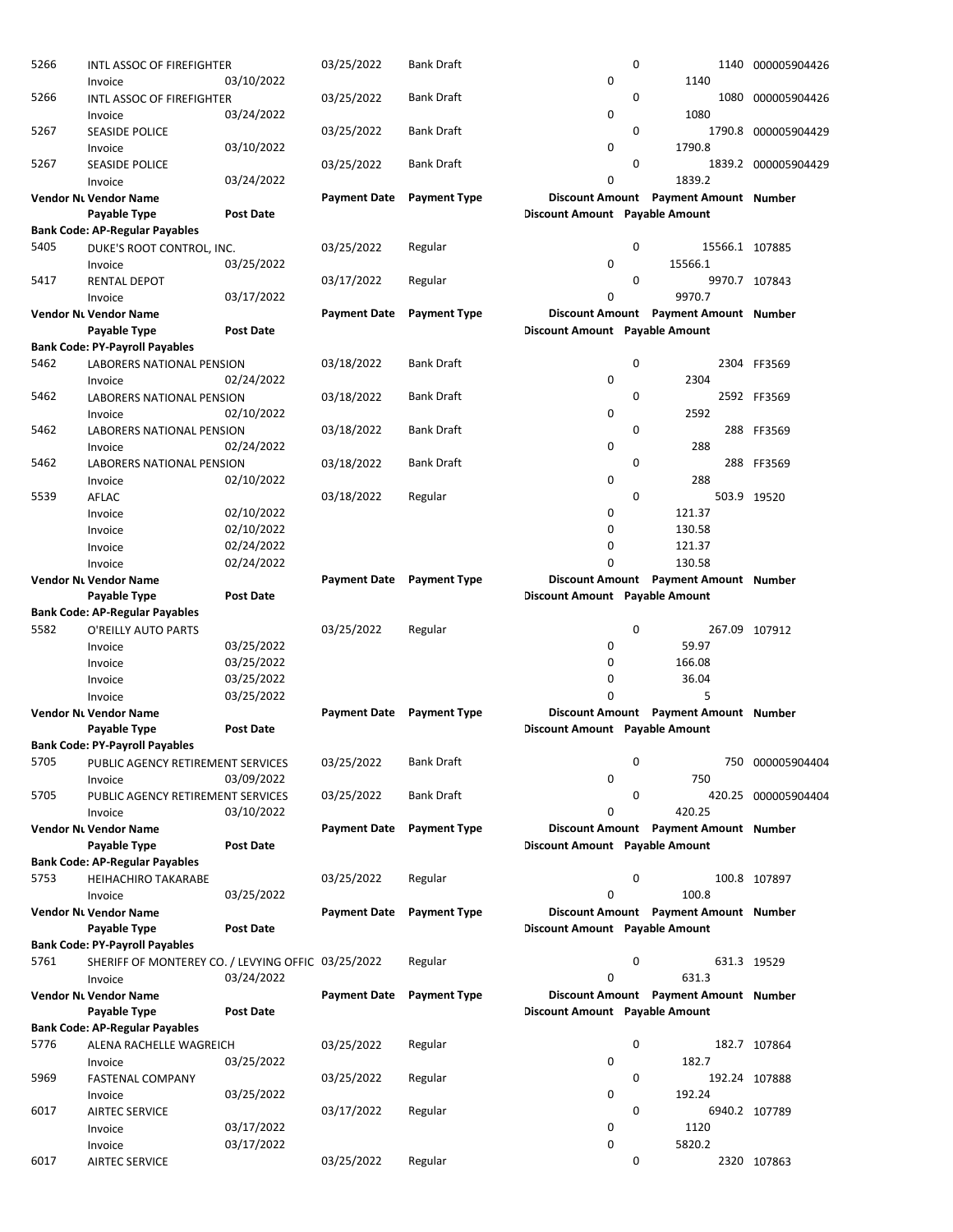|      | Invoice                               | 03/25/2022       |                     |                     | 0                                     |             | 2320                                  |                      |
|------|---------------------------------------|------------------|---------------------|---------------------|---------------------------------------|-------------|---------------------------------------|----------------------|
| 6027 | RICHARDS, WATSON & GERSHON            |                  | 03/25/2022          | Regular             |                                       | 0           |                                       | 467.7 107922         |
|      | Invoice                               | 03/25/2022       |                     |                     | 0                                     |             | 467.7                                 |                      |
| 6088 | MONTEREY FIRE EXTINGUISHER, INC.      |                  | 03/25/2022          | Regular             |                                       | 0           |                                       | 340 107908           |
|      | Invoice                               | 03/25/2022       |                     |                     | 0                                     |             | 340                                   |                      |
| 6172 | LEXISNEXIS RISK DATA MANGEMENT INC.   |                  | 03/17/2022          | Regular             |                                       | 0           |                                       | 960 107818           |
|      | Invoice                               | 03/17/2022       |                     |                     | 0                                     |             | 960                                   |                      |
| 6172 | LEXISNEXIS RISK DATA MANGEMENT INC.   |                  | 03/17/2022          | Regular             |                                       | 0           |                                       | 150 107819           |
|      | Invoice                               | 03/17/2022       |                     |                     | 0                                     |             | 150                                   |                      |
| 6193 | <b>PURCHASE POWER</b>                 |                  | 03/25/2022          | Regular             |                                       | 0           |                                       | 1000 107920          |
|      | Invoice                               | 03/25/2022       |                     |                     | 0                                     |             | 1000                                  |                      |
| 6197 | U.S. BANK EQUIPMENT FINANCE           |                  | 03/25/2022          | Regular             |                                       | $\mathbf 0$ |                                       | 323.02 107934        |
|      | Invoice                               | 03/25/2022       |                     |                     | 0                                     |             | 125.71                                |                      |
|      | Invoice                               | 03/25/2022       |                     |                     | 0                                     |             | 197.31                                |                      |
| 6204 | <b>CONCERN HEALTH</b>                 |                  | 03/25/2022          | Regular             |                                       | 0           |                                       | 770 107878           |
|      | Invoice                               | 03/25/2022       |                     |                     | 0                                     |             | 770                                   |                      |
| 6210 | <b>S &amp; L INVESTMENTS</b>          |                  | 03/17/2022          | Regular             |                                       | $\mathbf 0$ |                                       | 744 107846           |
|      | Invoice                               | 03/17/2022       |                     |                     | 0                                     |             | 44                                    |                      |
|      | Invoice                               | 03/17/2022       |                     |                     | 0                                     |             | 700                                   |                      |
| 6290 | BURKE, WILLIAMS & SORENSEN, LLP       |                  | 03/25/2022          | Regular             |                                       | 0           |                                       | 3690.5 107870        |
|      | Invoice                               | 03/25/2022       |                     |                     | 0                                     |             | 3690.5                                |                      |
| 6306 | <b>GAVILAN PEST CONTROL</b>           |                  | 03/17/2022          | Regular             |                                       | 0           |                                       | 170 107808           |
|      | Invoice                               | 03/17/2022       |                     |                     | 0                                     |             | 92                                    |                      |
|      | Invoice                               | 03/17/2022       |                     |                     | 0                                     |             | 78                                    |                      |
| 6379 | MARINA COAST WATER DISTRICT           |                  | 03/17/2022          | Regular             |                                       | 0           | 3520.54 107820                        |                      |
|      | Invoice                               | 03/17/2022       |                     |                     | 0                                     |             | 2608.21                               |                      |
|      | Invoice                               | 03/17/2022       |                     |                     | 0                                     |             | 218.28                                |                      |
|      | Invoice                               | 03/17/2022       |                     |                     | 0                                     |             | 512.77                                |                      |
|      | Invoice                               | 03/17/2022       |                     |                     | 0                                     |             | 181.28                                |                      |
| 6440 | AXON ENTERPRISE, INC.                 |                  | 03/17/2022          | Regular             |                                       | 0           | 59115.6 107791                        |                      |
|      | Invoice                               | 03/17/2022       |                     |                     | 0                                     |             | 59115.6                               |                      |
| 6477 | ROBERT S. JAQUES                      |                  | 03/17/2022          | Regular             |                                       | 0           |                                       | 5175 107845          |
|      | Invoice                               | 03/17/2022       |                     |                     | 0                                     |             | 5175                                  |                      |
| 6553 | <b>COMCAST</b>                        |                  | 03/25/2022          | Regular             |                                       | $\mathbf 0$ |                                       | 311.7 107874         |
|      | Invoice                               | 03/25/2022       |                     |                     | 0                                     |             | 311.7                                 |                      |
| 6599 | MONTEREY PENINSULA ENGINEERING        |                  | 03/25/2022          | Regular             |                                       | 0           | 91674.57 107909                       |                      |
|      | Invoice                               | 03/25/2022       |                     |                     | 0                                     |             | 91674.57                              |                      |
|      | Vendor Nt Vendor Name                 |                  | <b>Payment Date</b> | <b>Payment Type</b> |                                       |             | Discount Amount Payment Amount Number |                      |
|      | Payable Type                          | <b>Post Date</b> |                     |                     | <b>Discount Amount Payable Amount</b> |             |                                       |                      |
| 6671 | <b>VERIZON WIRELESS</b>               |                  | 03/17/2022          | Regular             |                                       | $\mathbf 0$ | 4896.33 107857                        |                      |
|      | Invoice                               | 03/17/2022       |                     |                     | 0                                     |             | 1037.2                                |                      |
|      | Invoice                               | 03/17/2022       |                     |                     | 0                                     |             | 798.21                                |                      |
|      | Invoice                               | 03/17/2022       |                     |                     | 0                                     |             | 1563.33                               |                      |
|      | Invoice                               | 03/17/2022       |                     |                     | 0                                     |             | 650.69                                |                      |
|      | Invoice                               | 03/17/2022       |                     |                     | 0                                     |             | 38.01                                 |                      |
|      | Invoice                               | 03/17/2022       |                     |                     | 0                                     |             | 808.89                                |                      |
| 6671 | <b>VERIZON WIRELESS</b>               |                  | 03/25/2022          | Regular             |                                       | 0           |                                       | 38.01 107936         |
|      | Invoice                               | 03/25/2022       |                     |                     | 0                                     |             | 38.01                                 |                      |
| 6703 | RAUL LOZANO                           |                  | 03/17/2022          | Regular             |                                       | 0           |                                       | 421.3 107842         |
|      | Invoice                               | 03/17/2022       |                     |                     | 0                                     |             | 421.3                                 |                      |
| 6703 | RAUL LOZANO                           |                  | 03/25/2022          | Regular             |                                       | 0           | 1534.57 107921                        |                      |
|      | Invoice                               | 03/25/2022       |                     |                     | 0                                     |             | 1534.57                               |                      |
| 6747 | <b>AT&amp;T MOBILITY</b>              |                  | 03/25/2022          | Regular             |                                       | 0           |                                       | 194.65 107867        |
|      | Invoice                               | 03/25/2022       |                     |                     | 0                                     |             | 116.98                                |                      |
|      | Invoice                               | 03/25/2022       |                     |                     | 0                                     |             | 77.67                                 |                      |
| 6818 | DE LAGE LANDEN                        |                  | 03/17/2022          | Regular             |                                       | 0           |                                       | 476.52 107798        |
|      | Invoice                               | 03/17/2022       |                     |                     | 0                                     |             | 476.52                                |                      |
| 6835 | LANGUAGE TESTING INTERNATIONAL        |                  | 03/25/2022          | Regular             |                                       | 0           |                                       | 124 107903           |
|      | Invoice                               | 03/25/2022       |                     |                     | 0                                     |             | 124                                   |                      |
| 7112 | <b>ART BLACK</b>                      |                  | 03/17/2022          | Regular             |                                       | 0           |                                       | 880 107790           |
|      | Invoice                               | 03/17/2022       |                     |                     | 0                                     |             | 440                                   |                      |
|      | Invoice                               | 03/17/2022       |                     |                     | 0                                     |             | 440                                   |                      |
|      | Vendor Nt Vendor Name                 |                  | <b>Payment Date</b> | <b>Payment Type</b> |                                       |             | Discount Amount Payment Amount Number |                      |
|      | Payable Type                          | <b>Post Date</b> |                     |                     | <b>Discount Amount</b> Payable Amount |             |                                       |                      |
|      | <b>Bank Code: PY-Payroll Payables</b> |                  |                     |                     |                                       |             |                                       |                      |
| 7124 | U.S. BANK N.A. - PARS ARS 457 & SRP   |                  | 03/25/2022          | <b>Bank Draft</b>   | 0                                     | 0           |                                       | 2705.15 000005904402 |
|      | Invoice                               | 03/10/2022       |                     |                     |                                       |             | 2705.15                               |                      |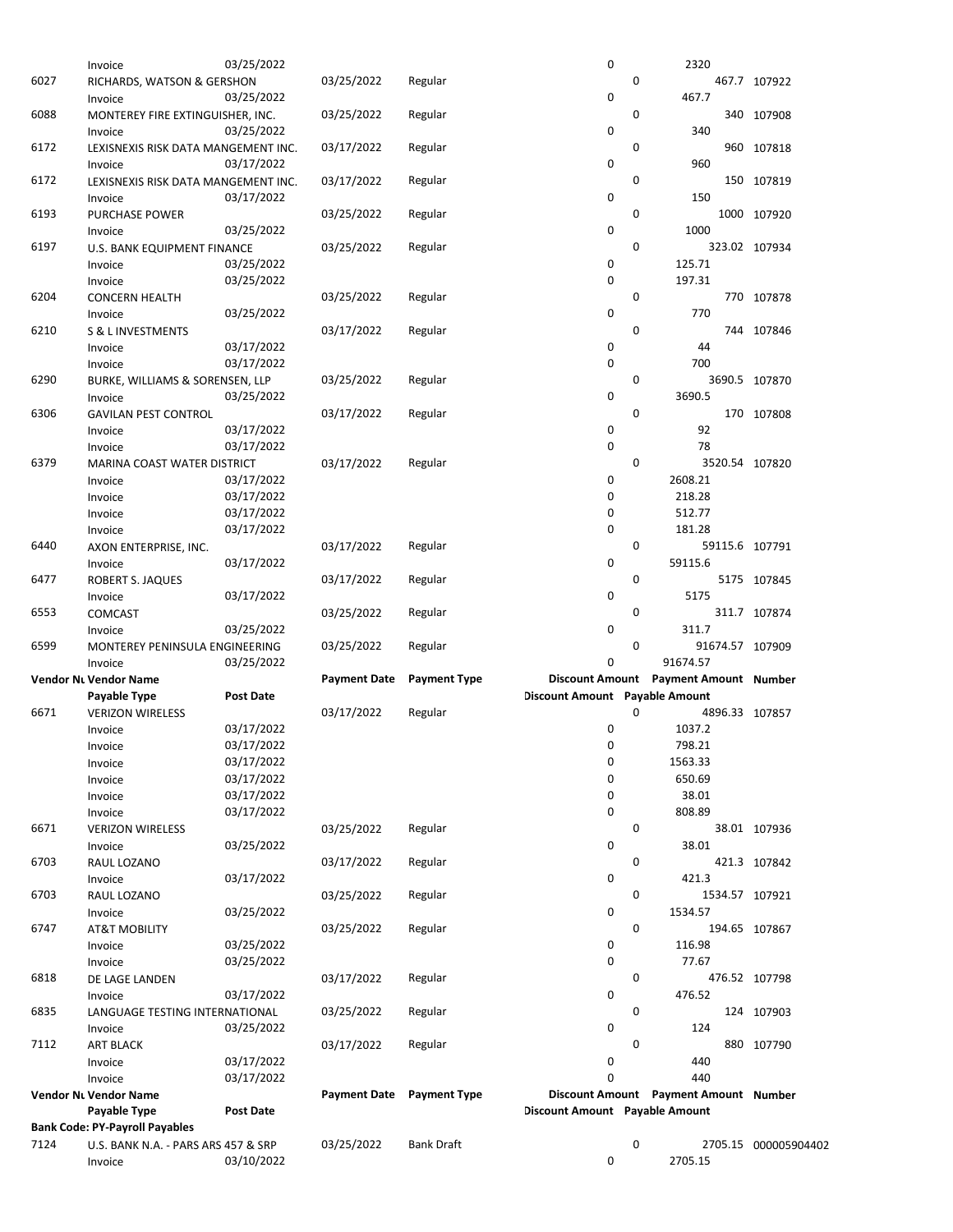| 7124 | U.S. BANK N.A. - PARS ARS 457 & SRP   |                          | 03/25/2022                | <b>Bank Draft</b>   |                                       | 0                                     | 2737.92 000005904402 |
|------|---------------------------------------|--------------------------|---------------------------|---------------------|---------------------------------------|---------------------------------------|----------------------|
|      | Invoice                               | 03/24/2022               |                           |                     | 0                                     | 2737.92                               |                      |
| 7124 | U.S. BANK N.A. - PARS ARS 457 & SRP   |                          | 03/25/2022                | <b>Bank Draft</b>   |                                       | 0                                     | 3231.77 000005904403 |
|      | Invoice                               | 03/10/2022               |                           |                     | 0                                     | 3231.77                               |                      |
| 7124 | U.S. BANK N.A. - PARS ARS 457 & SRP   |                          | 03/25/2022                | <b>Bank Draft</b>   |                                       | 0                                     | 3039.61 000005904403 |
|      | Invoice                               | 03/24/2022               |                           |                     | 0                                     | 3039.61                               |                      |
| 7124 | U.S. BANK N.A. - PARS ARS 457 & SRP   |                          | 03/25/2022                | <b>Bank Draft</b>   |                                       | 0                                     | -4020 000005904405   |
|      | Credit Memo                           | 03/24/2022               |                           |                     | 0                                     | $-4020$                               |                      |
|      | <b>Vendor Nt Vendor Name</b>          |                          | <b>Payment Date</b>       | <b>Payment Type</b> |                                       | Discount Amount Payment Amount Number |                      |
|      | Payable Type                          | <b>Post Date</b>         |                           |                     | <b>Discount Amount Payable Amount</b> |                                       |                      |
|      | <b>Bank Code: AP-Regular Payables</b> |                          |                           |                     |                                       |                                       |                      |
| 7173 | Iconix Waterworks (US) Inc.           |                          | 03/17/2022                | Regular             |                                       | 0                                     | 285.63 107814        |
|      | Invoice                               | 03/17/2022               |                           |                     | 0                                     | 285.63                                |                      |
| 7173 | Iconix Waterworks (US) Inc.           |                          | 03/25/2022                | Regular             |                                       | 0                                     | 501.07 107901        |
|      | Invoice                               | 03/25/2022               |                           |                     | 0                                     | 501.07                                |                      |
| 7243 | THALES CONSULTING INC                 |                          | 03/25/2022                | Regular             |                                       | 0                                     | 2100 107930          |
|      | Invoice                               | 03/25/2022               |                           |                     | 0                                     | 2100                                  |                      |
| 7324 | <b>BEAR ELECTRICAL SOLUTIONS</b>      |                          | 03/17/2022                | Regular             |                                       | 0                                     | 5919 107793          |
|      | Invoice                               | 03/17/2022               |                           |                     | 0<br>0                                | 3307                                  |                      |
|      | Invoice                               | 03/17/2022               |                           |                     | 0                                     | 1785<br>657                           |                      |
|      | Invoice<br>Invoice                    | 03/17/2022<br>03/17/2022 |                           |                     | 0                                     | 170                                   |                      |
|      | Vendor Nt Vendor Name                 |                          | Payment Date Payment Type |                     |                                       | Discount Amount Payment Amount Number |                      |
|      | Payable Type                          | <b>Post Date</b>         |                           |                     | <b>Discount Amount Payable Amount</b> |                                       |                      |
|      | <b>Bank Code: PY-Payroll Payables</b> |                          |                           |                     |                                       |                                       |                      |
| 7370 | UPEC, LOCAL 792                       |                          | 03/25/2022                | Regular             |                                       | 0<br>2109.75 19531                    |                      |
|      | Debit Memo                            | 03/10/2022               |                           |                     | 0                                     | 24.25                                 |                      |
|      | Invoice                               | 03/10/2022               |                           |                     | 0                                     | 1018.5                                |                      |
|      | Invoice                               | 03/24/2022               |                           |                     | 0                                     | 1067                                  |                      |
|      | <b>Vendor Nt Vendor Name</b>          |                          | <b>Payment Date</b>       | <b>Payment Type</b> |                                       | Discount Amount Payment Amount Number |                      |
|      | Payable Type                          | <b>Post Date</b>         |                           |                     | <b>Discount Amount Payable Amount</b> |                                       |                      |
|      | <b>Bank Code: AP-Regular Payables</b> |                          |                           |                     |                                       |                                       |                      |
| 7494 | PAVEMENT ENGINEERING, INC.            |                          | 03/25/2022                | Regular             |                                       | 0<br>3269.25 107914                   |                      |
|      | Invoice                               | 03/25/2022               |                           |                     | 0                                     | 3269.25                               |                      |
| 7505 | MONTEREY BAY ANALYTICAL SVCS.         |                          | 03/17/2022                | Regular             |                                       | 0                                     | 646.5 107827         |
|      | Invoice                               | 03/17/2022               |                           |                     | 0                                     | 562.5                                 |                      |
|      | Invoice                               | 03/17/2022               |                           |                     | 0                                     | 84                                    |                      |
| 7561 | <b>SERGIO SIGALA</b>                  |                          | 03/17/2022                | Regular             |                                       | 0                                     | 242.25 107847        |
|      | Invoice                               | 03/17/2022               |                           |                     | 0                                     | 242.25                                |                      |
| 7605 | GREEN RUBBER KENNEDY AG LP            |                          | 03/25/2022                | Regular             |                                       | 0                                     | 1580.8 107894        |
|      | Invoice                               | 03/25/2022               |                           |                     | 0                                     | 171.47                                |                      |
|      | Invoice                               | 03/25/2022               |                           |                     | 0                                     | 1409.33                               |                      |
| 7644 | <b>COMCAST BUSINESS</b>               |                          | 03/25/2022                | Regular             |                                       | 0<br>4790.18 107875                   |                      |
|      | Invoice                               | 03/25/2022               |                           |                     | 0                                     | 4790.18                               |                      |
|      | <b>Vendor Nt Vendor Name</b>          |                          | <b>Payment Date</b>       | <b>Payment Type</b> |                                       | Discount Amount Payment Amount Number |                      |
|      | Payable Type                          | <b>Post Date</b>         |                           |                     | <b>Discount Amount Payable Amount</b> |                                       |                      |
|      | <b>Bank Code: PY-Payroll Payables</b> |                          |                           | <b>Bank Draft</b>   |                                       | 0                                     |                      |
| 7975 | <b>AMERICAN FIDELITY</b>              |                          | 03/25/2022                |                     | 0                                     | 147.64                                | 147.64 D432095       |
| 7975 | Debit Memo                            | 03/24/2022               |                           | Bank Draft          |                                       | 0                                     | 3591.65 D432095      |
|      | AMERICAN FIDELITY<br>Invoice          | 03/24/2022               | 03/25/2022                |                     | 0                                     | 3591.65                               |                      |
| 7975 | AMERICAN FIDELITY                     |                          | 03/25/2022                | Bank Draft          |                                       | 0                                     | 1642.39 D432095      |
|      | Invoice                               | 03/24/2022               |                           |                     | 0                                     | 1642.39                               |                      |
| 7975 | <b>AMERICAN FIDELITY</b>              |                          | 03/25/2022                | <b>Bank Draft</b>   |                                       | 0                                     | 3731.85 D432095      |
|      | Invoice                               | 03/10/2022               |                           |                     | 0                                     | 3731.85                               |                      |
| 7975 | AMERICAN FIDELITY                     |                          | 03/25/2022                | <b>Bank Draft</b>   |                                       | 0                                     | 1702.29 D432095      |
|      | Invoice                               | 03/10/2022               |                           |                     | 0                                     | 1702.29                               |                      |
| 7976 | <b>AMERICAN FIDELITY</b>              |                          | 03/25/2022                | <b>Bank Draft</b>   |                                       | 0                                     | 125 DFT0005553       |
|      | Debit Memo                            | 03/24/2022               |                           |                     | 0                                     | 125                                   |                      |
| 7976 | AMERICAN FIDELITY                     |                          | 03/25/2022                | Bank Draft          |                                       | 0                                     | -160.84 DFT0005553   |
|      | Credit Memo                           | 03/24/2022               |                           |                     | 0                                     | $-160.84$                             |                      |
| 7976 | AMERICAN FIDELITY                     |                          | 03/24/2022                | <b>Bank Draft</b>   |                                       | 0                                     | 2877.25 DFT0005614   |
|      | Invoice                               | 03/24/2022               |                           |                     | 0                                     | 2877.25                               |                      |
|      | <b>Vendor Nt Vendor Name</b>          |                          | <b>Payment Date</b>       | <b>Payment Type</b> |                                       | Discount Amount Payment Amount Number |                      |
|      | Payable Type                          | <b>Post Date</b>         |                           |                     | <b>Discount Amount Payable Amount</b> |                                       |                      |
|      | <b>Bank Code: AP-Regular Payables</b> |                          |                           |                     |                                       |                                       |                      |
| 7996 | <b>CIVICPLUS LLC</b>                  |                          | 03/25/2022                | Regular             |                                       | 0                                     | 999.96 107873        |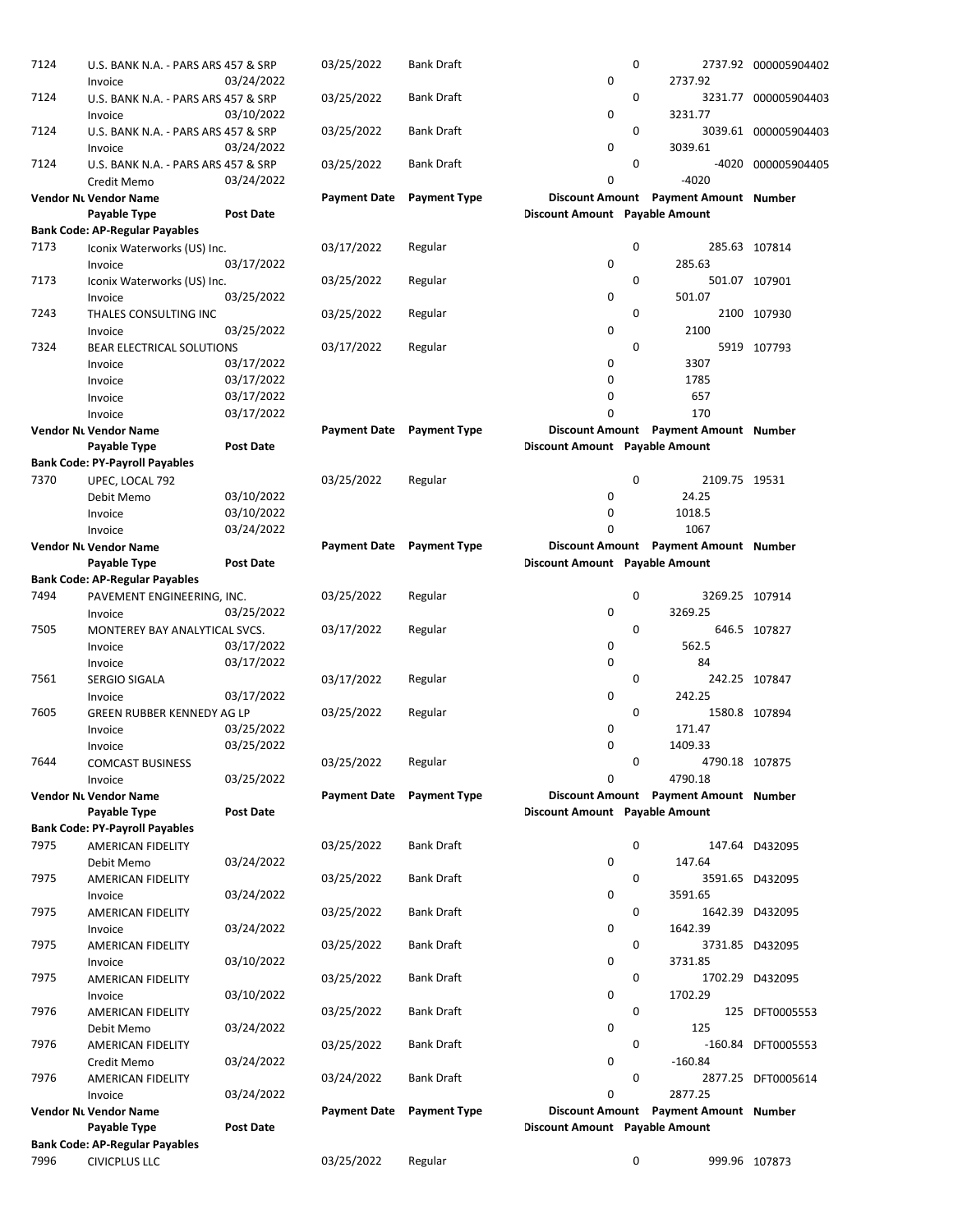|      | <b>Vendor Nt Vendor Name</b><br>Payable Type<br><b>Bank Code: PY-Payroll Payables</b> | <b>Post Date</b> | Payment Date        | <b>Payment Type</b> | <b>Discount Amount</b> Payable Amount |   | Discount Amount Payment Amount Number |                     |
|------|---------------------------------------------------------------------------------------|------------------|---------------------|---------------------|---------------------------------------|---|---------------------------------------|---------------------|
|      |                                                                                       |                  |                     |                     |                                       |   |                                       |                     |
|      |                                                                                       |                  |                     |                     |                                       |   |                                       |                     |
|      |                                                                                       |                  |                     |                     |                                       |   |                                       |                     |
|      | Invoice                                                                               | 03/17/2022       |                     |                     | $\mathbf 0$                           |   | 999.9                                 |                     |
| 9533 | <b>BAKER MANOCK &amp; JENSEN, PC</b>                                                  |                  | 03/17/2022          | Regular             |                                       | 0 |                                       | 999.9 107792        |
|      | Payable Type                                                                          | Post Date        |                     |                     | <b>Discount Amount</b> Payable Amount |   |                                       |                     |
|      | <b>Vendor Nt Vendor Name</b>                                                          |                  | <b>Payment Date</b> | <b>Payment Type</b> |                                       |   | Discount Amount Payment Amount Number |                     |
|      | Invoice                                                                               | 03/17/2022       |                     |                     | $\mathbf 0$                           |   | 447599.75                             |                     |
| 9503 | A. TEICHERT & SON, INC.                                                               |                  | 03/17/2022          | Regular             |                                       | 0 |                                       | 447599.75 107788    |
|      | Invoice                                                                               | 03/25/2022       |                     |                     | 0                                     |   | 233.33                                |                     |
| 9492 | WESTERN FIRE CHIEFS ASSOCIATION, INC.                                                 |                  | 03/25/2022          | Regular             |                                       | 0 |                                       | 233.33 107938       |
|      | Invoice                                                                               | 03/25/2022       |                     |                     | 0                                     |   | 375                                   |                     |
| 9486 | COMPANY NURSE, LLC                                                                    |                  | 03/25/2022          | Regular             |                                       | 0 |                                       | 375 107877          |
|      | Invoice                                                                               | 03/17/2022       |                     |                     | 0                                     |   | 166                                   |                     |
| 9428 | TERMINIX INTERNATIONAL COMPANY LTD. P 03/17/2022                                      |                  |                     | Regular             |                                       | 0 |                                       | 166 107851          |
|      | Invoice                                                                               | 03/25/2022       |                     |                     | 0                                     |   | 7679.22                               |                     |
| 9409 | STURDY OIL COMPANY                                                                    |                  | 03/25/2022          | Regular             |                                       | 0 |                                       | 7679.22 107929      |
|      | Invoice                                                                               | 03/17/2022       |                     |                     | 0                                     |   | 1924                                  |                     |
| 9247 | VERIZON CONNECT NWF INC.                                                              |                  | 03/17/2022          | Regular             |                                       | 0 |                                       | 1924 107856         |
|      | Invoice                                                                               | 03/25/2022       |                     |                     | 0                                     |   | 999.96                                |                     |
| 9246 | SeeClickFix, Inc.                                                                     |                  | 03/25/2022          | Regular             |                                       | 0 |                                       | 999.96 107925       |
|      | Invoice                                                                               | 03/25/2022       |                     |                     | 0                                     |   | 870                                   |                     |
| 9157 | <b>GREG STEVEN OMOTO</b>                                                              |                  | 03/25/2022          | Regular             |                                       | 0 |                                       | 870 107896          |
|      | Invoice                                                                               | 03/17/2022       |                     |                     | 0                                     |   | 1500                                  |                     |
| 9111 | CALIFORNIA COASTAL RURAL DEVELOPMENT 03/17/2022                                       |                  |                     | Regular             |                                       | 0 |                                       | 1500 107795         |
|      | Invoice                                                                               | 03/25/2022       |                     |                     | 0                                     |   | 37.8                                  |                     |
| 8995 | <b>ABBY BUKOFZER</b>                                                                  |                  | 03/25/2022          | Regular             |                                       | 0 |                                       | 37.8 107861         |
|      | Invoice                                                                               | 03/17/2022       |                     |                     | 0                                     |   | 16667.5                               |                     |
|      | Invoice                                                                               | 03/17/2022       |                     |                     | 0                                     |   | 8313.5                                |                     |
| 8979 | ERROL L. MONTGOMERY & ASSOCIATES, INC. 03/17/2022                                     |                  |                     | Regular             |                                       | 0 |                                       | 24981 107805        |
|      | Invoice                                                                               | 03/17/2022       |                     |                     | 0                                     |   | 637.5                                 |                     |
| 8791 | <b>MONTEREY ONE WATER</b>                                                             |                  | 03/17/2022          | Regular             |                                       | 0 |                                       | 637.5 107831        |
|      | Invoice                                                                               | 03/17/2022       |                     |                     | 0                                     |   | 3669.6                                |                     |
| 8783 | POWERDMS, INC.                                                                        |                  | 03/17/2022          | Regular             |                                       | 0 |                                       | 3669.6 107840       |
|      | Invoice                                                                               | 03/25/2022       |                     |                     | 0                                     |   | 2730                                  |                     |
| 8755 | TRUST TWO - CORONA 1997 TRUST                                                         |                  | 03/25/2022          | Regular             |                                       | 0 |                                       | 2730 107933         |
|      | Invoice                                                                               | 03/17/2022       |                     |                     | 0                                     |   | 286084.04                             |                     |
| 8526 | U.S. BANK ST. PAUL                                                                    |                  | 03/17/2022          | Regular             |                                       | 0 |                                       | 286084.04 107854    |
|      | Invoice                                                                               | 03/17/2022       |                     |                     | 0                                     |   | 437049.24                             |                     |
| 8526 | U.S. BANK ST. PAUL                                                                    |                  | 03/17/2022          | Regular             |                                       | 0 |                                       | 437049.24 107853    |
|      | Invoice                                                                               | 03/25/2022       |                     |                     |                                       |   |                                       |                     |
|      | SPEAKWRITE LLC                                                                        |                  |                     | Regular             | 0                                     |   | 241.71                                |                     |
| 8361 |                                                                                       |                  | 03/25/2022          |                     |                                       | 0 |                                       | 241.71 107927       |
|      | Invoice                                                                               | 03/25/2022       |                     |                     | 0                                     |   | 9.95                                  |                     |
|      | Invoice                                                                               | 03/25/2022       |                     |                     | 0                                     |   | 13.44                                 |                     |
| 8338 | <b>FEDEX</b>                                                                          |                  | 03/25/2022          | Regular             |                                       | 0 |                                       | 23.39 107889        |
|      | Invoice                                                                               | 03/17/2022       |                     |                     | 0                                     |   | 6.3                                   |                     |
| 8338 | Invoice<br><b>FEDEX</b>                                                               |                  | 03/17/2022          | Regular             |                                       | 0 |                                       | 6.3 107806          |
| 8332 | <b>IVY SIMPSON</b>                                                                    | 03/17/2022       | 03/17/2022          | Regular             | 0                                     |   | 223                                   | 223 107815          |
|      | <b>Bank Code: AP-Regular Payables</b>                                                 |                  |                     |                     |                                       | 0 |                                       |                     |
|      | Payable Type                                                                          | <b>Post Date</b> |                     |                     | <b>Discount Amount</b> Payable Amount |   |                                       |                     |
|      | Vendor Nt Vendor Name                                                                 |                  | <b>Payment Date</b> | <b>Payment Type</b> |                                       |   | Discount Amount Payment Amount Number |                     |
|      | Invoice                                                                               | 03/15/2022       |                     |                     | $\mathbf 0$                           |   | 531.85                                |                     |
| 8308 | AMERICAN FIDELITY ADMINISTRATIVE SERVII 03/25/2022                                    |                  |                     | <b>Bank Draft</b>   |                                       | 0 |                                       | 531.85 000005904407 |
|      | <b>Bank Code: PY-Payroll Payables</b>                                                 |                  |                     |                     |                                       |   |                                       |                     |
|      | Payable Type                                                                          | <b>Post Date</b> |                     |                     | <b>Discount Amount</b> Payable Amount |   |                                       |                     |
|      | <b>Vendor Nt Vendor Name</b>                                                          |                  | <b>Payment Date</b> | <b>Payment Type</b> |                                       |   | Discount Amount Payment Amount Number |                     |
|      | Invoice                                                                               | 03/25/2022       |                     |                     | $\mathbf 0$                           |   | 89.3                                  |                     |
| 8273 | SMILE BUSINESS PRODUCTS, INC.                                                         |                  | 03/25/2022          | Regular             |                                       | 0 |                                       | 89.3 107926         |
|      | Invoice                                                                               | 03/25/2022       |                     |                     | 0                                     |   | 259                                   |                     |
| 8236 | POLICE RECORDS & INFO MGM                                                             |                  | 03/25/2022          | Regular             |                                       | 0 |                                       | 259 107917          |
|      | Invoice                                                                               | 03/25/2022       |                     |                     | 0                                     |   | 732.78                                |                     |
| 8142 | US FOODS, INC. SAN FRANCISCO                                                          |                  | 03/25/2022          | Regular             |                                       | 0 |                                       | 732.78 107935       |
|      | Invoice                                                                               | 03/17/2022       |                     |                     | 0                                     |   | 5785                                  |                     |
| 8014 | PAXTON ASSOCIATES                                                                     |                  | 03/17/2022          | Regular             |                                       | 0 |                                       | 5785 107838         |
|      | Invoice                                                                               | 03/25/2022       |                     |                     | 0                                     |   | 999.96                                |                     |